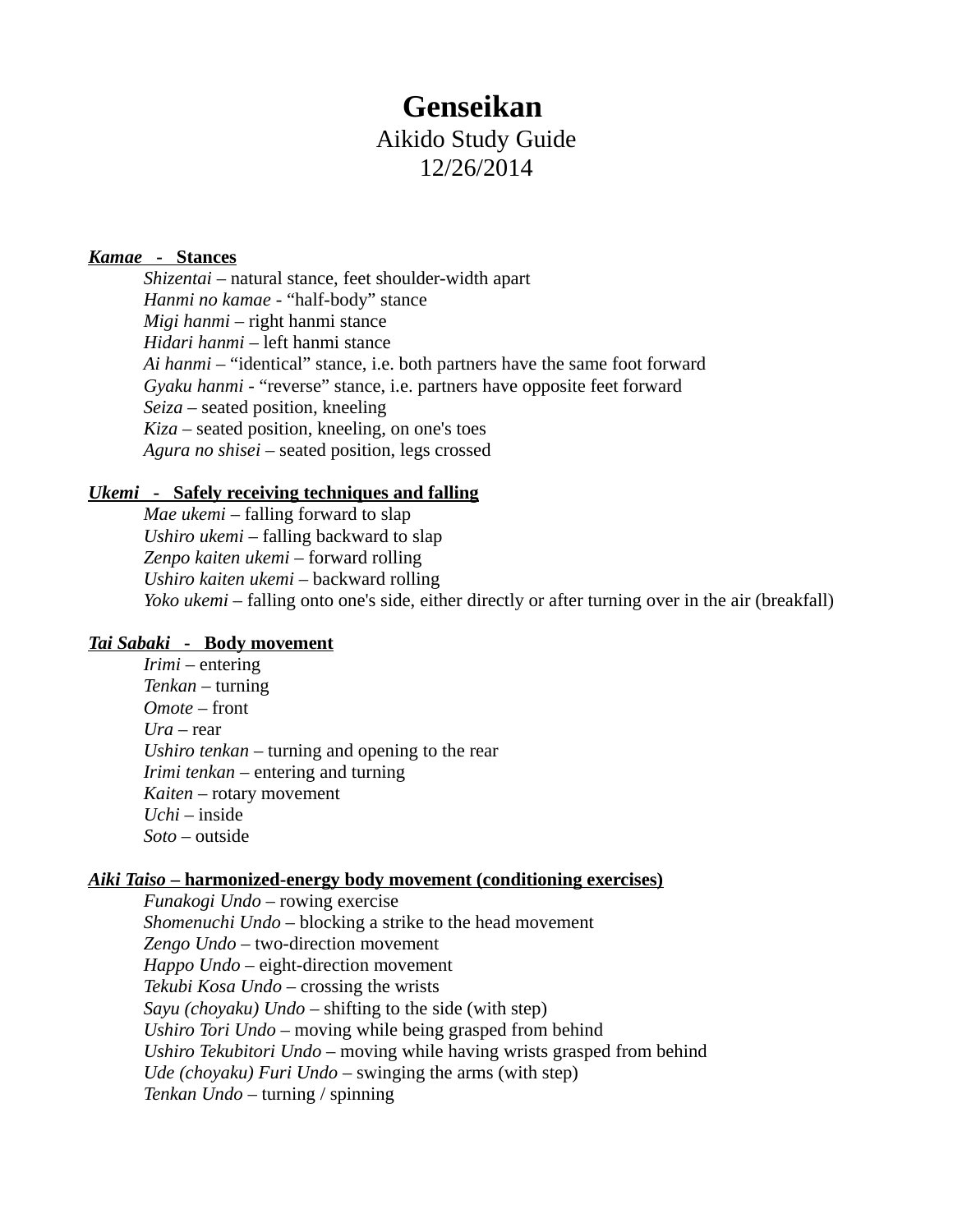## *Kogeki* **- attacks**

### *Dori (Tori)* **– grasping**

*Katadori* – grasping a shoulder *Munedori* – grasping lapel (*katadori* and *munedori* are often used interchangeably) *Ryokatadori* – grasping both shoulders or lapels *Katatedori* – grasping wrist or hand *Morotedori* – grasping a forearm with both hands *Ryotedori* – grasping both wrists or hands *Sodedori* – grasping sleeve *Hijitori* – grasping elbow *Ryohijitori* – grasping both elbows *Maetori* – front tackle or bearhug *Eridori* – grasping collar *Kamidori* – grasping hair *Kubishime* – choking

\*\*\*Adding "*Ushiro*" to any of the above denotes an attack from behind.

### *Ate* **– to hit or strike**

*Atemi* – hitting or striking the body (general term) *Tsuki* – thrust or punch (general term) *Munetsuki* – punch to the chest or torso *Shomenuchi* – downward strike to the head *Yokomenuchi* – strike to the side of the head *Ganmentsuki* – jab to the face *Hiji-ate* – elbow strike *Hiza-ate* – knee strike *Nukite* – spear-hand thrust *Tegatana* - "hand-sword", open-hand chopping strike *Ura-ken* – striking with the back of the fist

## *Keri (Geri)* **– kick**

*Maegeri* – front kick *Mawashigeri* – roundhouse kick *Yokogeri* – side kick

### **Multiple attackers**

*Futaridori* – two attackers *Sannindori* – three attackers *Randori* – freestyle training against multiple attackers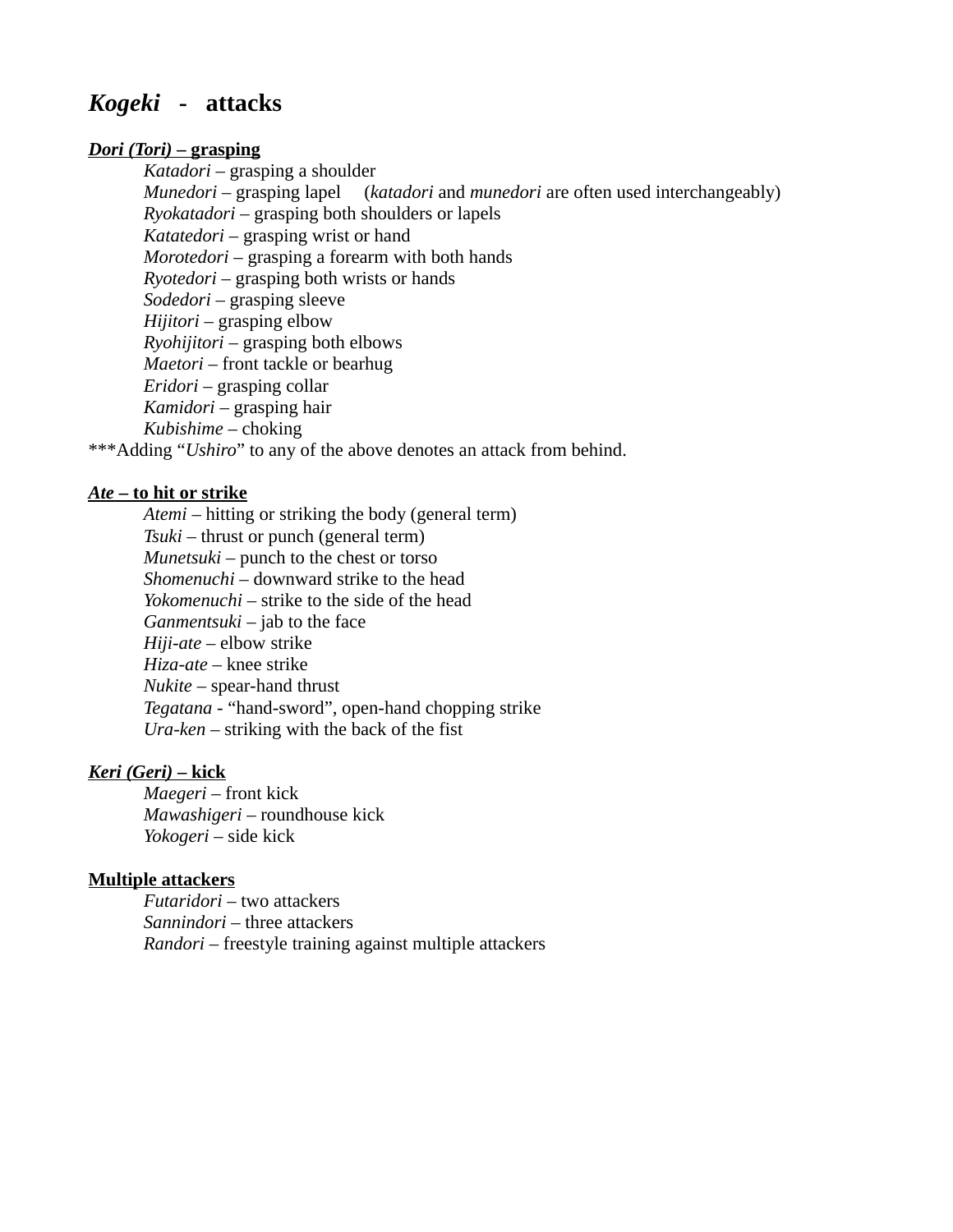## *Kata* **and** *Waza*

*Kata* refers to pre-arranged series of movements and techniques, or forms. *Kata* are a vehicle or training tool which impart certain principles of body and mind usage. The movements and techniques themselves are called *waza*.

Much of martial art, and specifically, Aikido, training consists of *kata* practice. In Aikido, *kata* generally involve 2 partners - *tori* or *nage* applies the techniques, *uke* receives the techniques. *Kata* names are generally arrived at by specifying an attack and the *waza* applied in response, for example *Yokomenuchi Kotegaeshi* - "strike to the side of the head, wrist-turning". Additional words may be used to further specify the *kata*'s form, for example *omote* (front version), *ura* (rear version), or the *kata*'s situation, for example *suwari-waza* (seated technique).

Care should be taken not to confuse *kata* and *waza*. *Kata* are pre-set, and very exacting. *Kata* practice requires cooperation and mutual communication to be successful. This practice ultimately leads to spontaneously applied free technique (*jiyu-waza*), which is less formalized and restricted, and to *randori* (literally, "seizing chaos"), in which attackers and defender are completely free in their choice of attacks or techniques.

The method of traditional Japanese martial art training is to reprogram and perfect one's body and mind through immersion in the *kata*, deeply grasping the principles and techniques which the *kata* transmit, and thus ultimately becoming free and unbound by any form.

### **Categories of Aikido** *Waza*

*Atemi-waza* – striking techniques *Hanmi-handachi-waza* – seated techniques, while the attacker is standing *Henka-waza* – changing from one technique to another *Jiyu-waza* – freestyle techniques *Kaeshi-waza* – counter or reversal techniques *Kansestsu-waza* – joint locking techniques *Katame-waza* – general pinning techniques (includes kansetsu-waza, shime-waza and osae-

waza)

*Kihon-waza* – basic or fundamental techniques *Nage-waza* – throwing techniques *Osae-waza* – pinning techniques *Oyo-waza* – advanced or "applied" techniques *Renzoku-waza* – continuous techniques *Shime-waza* – choking techniques *Suwari-waza* – seated techniques

### **Names of some specific Aikido** *Waza*

\*\*\*This list represents only the most commonly practiced *waza*, and is by no means comprehensive

*Aikiotoshi* – Harmonized-energy drop *Ganseki otoshi* – Boulder drop *Gokyo* – fifth teaching *Hiji-ate* – striking the elbow *Hijijime* – elbow lock *Hiza osae* – pinning the knee *Ikkyo* – first teaching *Iriminage* – entering throw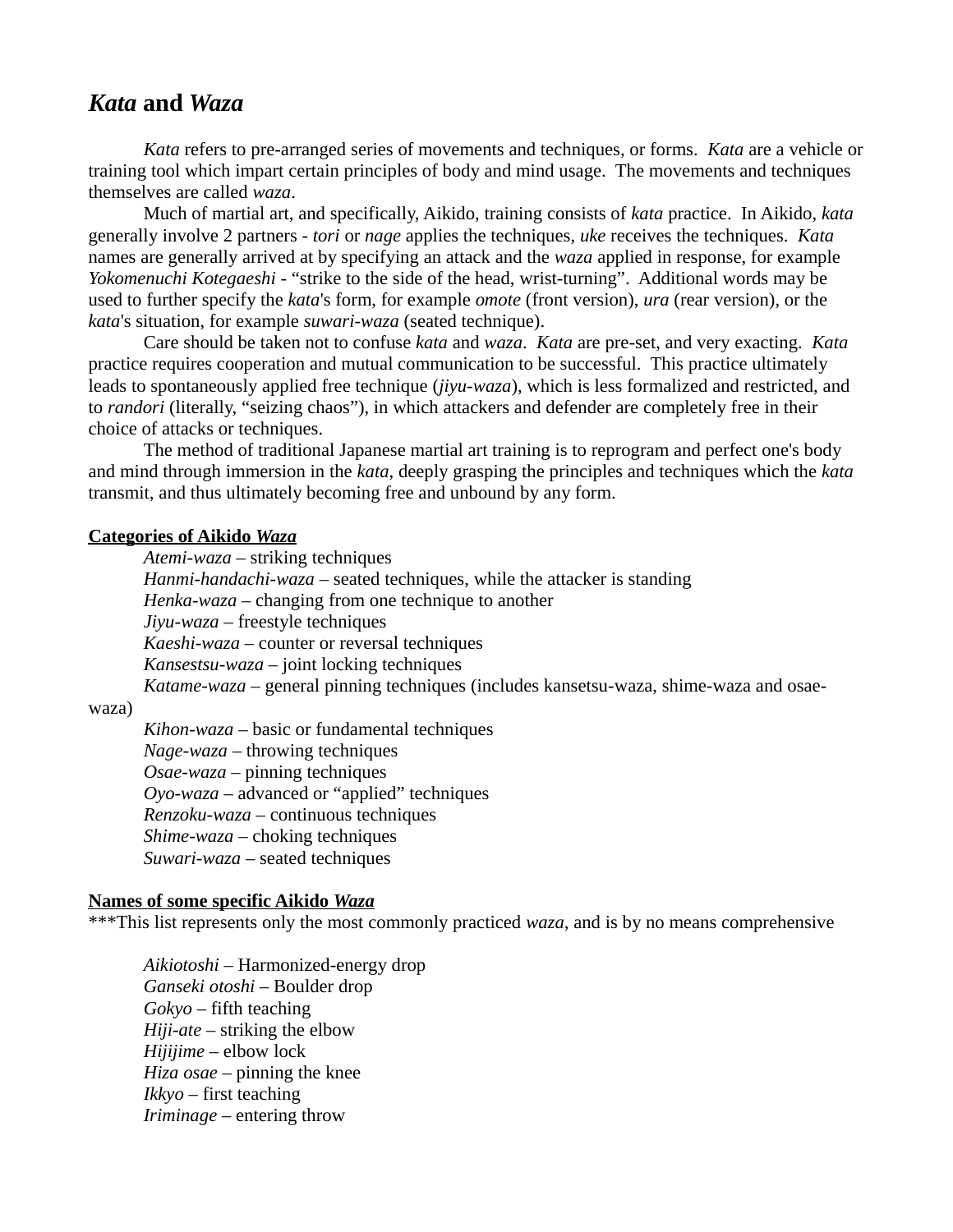*Jujinage* - "character ten" throw *Kabutogaeshi* – helmet turning *Kaiten nage* – rotary or wheel throw *Katagatame* – pinning the shoulder *Kokyunage* – timing throw ("breath throw") *Koshinage* – throwing uke over the lower back and hip ("koshi") *Kotegaeshi* – wrist-turning *Nikkyo* – second teaching *Sankyo* – third teaching *Shihonage* – four-directions throw *Shomenate* – strike to the front of the head or face *Sokumen iriminage* – side of the head / entering throw *Sudori* – disappearing *Sumiotoshi* – corner drop *Tenchinage* – heaven and earth throw *Udegaeshi* – arm turning *Udegarami* – arm entangling *Ushiro otoshi* – rearward drop *Yonkyo* – fourth teaching *Yubijime* – finger lock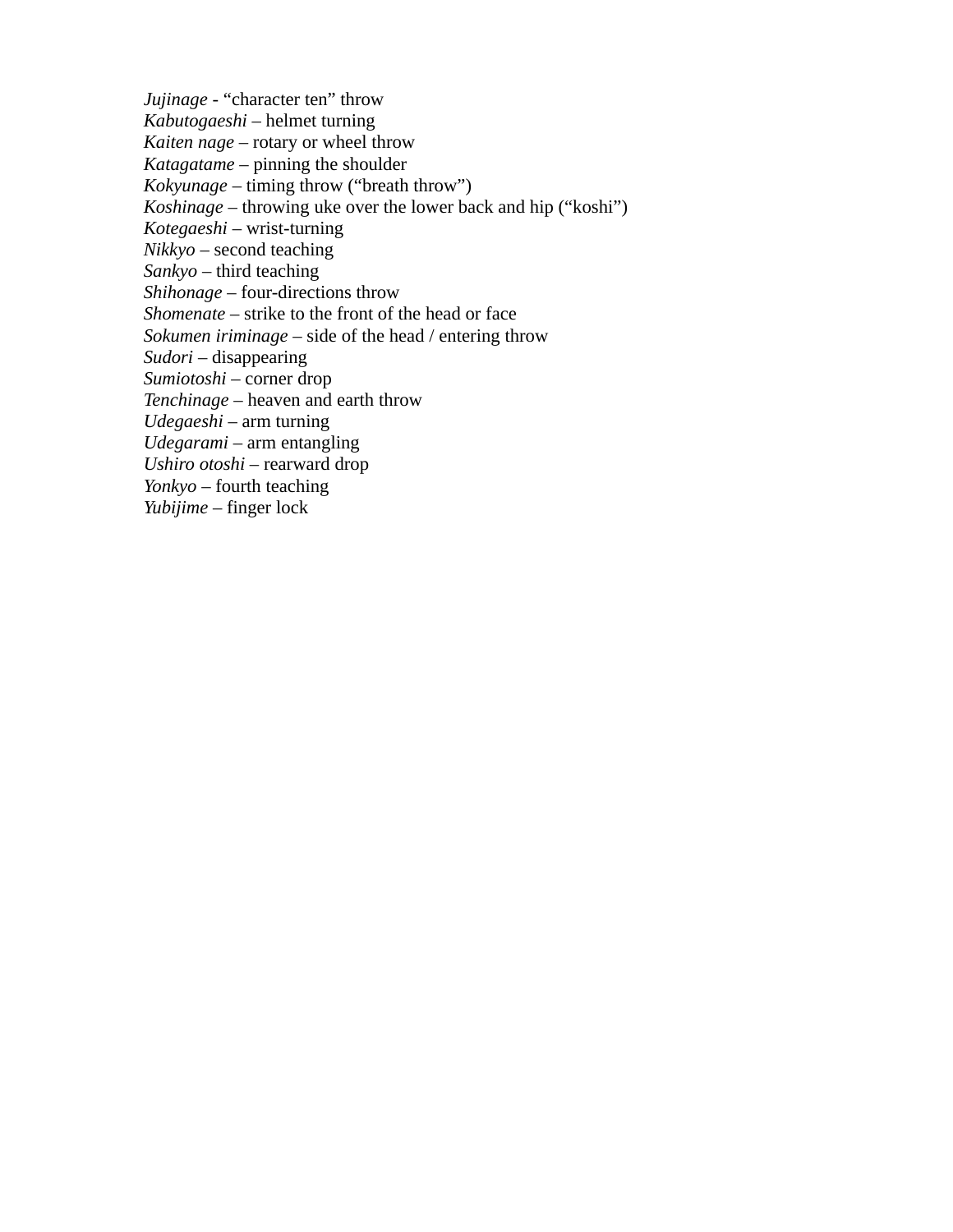## **Weapons**

## **General terms**

*Buki-waza* – general term for techniques using weapons *Bokken-dori* (or *Tachi-dori*) – seizing the sword *Happo-giri* – eight-direction cutting *Jo-dori* – seizing the staff *Kumijo* – crossing staves *Kumitachi* – crossing swords *Tachi-waza* – standing techniques *Tanto-dori* – seizing the knife

## *Kamae* **- stances**

*Chudan no kamae* – middle stance *Jodan no kamae* – upper stance *Hasso no kamae* – sword held at the side of one's head *Waki gamae* – side stance in which the length of the sword is hidden *Gedan no kamae* – lower stance *Seigan no kamae* – sword at the level of opponent's eyes

## **Basic** *suburi* **(solo cutting exercises)**

## *Ken / Bokken* **– sword**

*Kiriotoshi* – downward cut *Shomenuchi* – strike to the top of the head *Kesagiri* – diagonal cut from shoulder to hip *Yokomenuchi* – strike to the side of the head *Tsuki* – thrust *Yokogiri* (or *dogiri*) – horizontal cut *Kiriage* – rising cut from hip to shoulder

## *Jo* **– staff**

*Shomenuchi* – strike to the top of the head *Yokomenuchi* – strike to the side of the head *Tsuki* – thrust

\*\*Note that each *jo suburi* should be practiced in two ways, ie striking with either end of the *jo*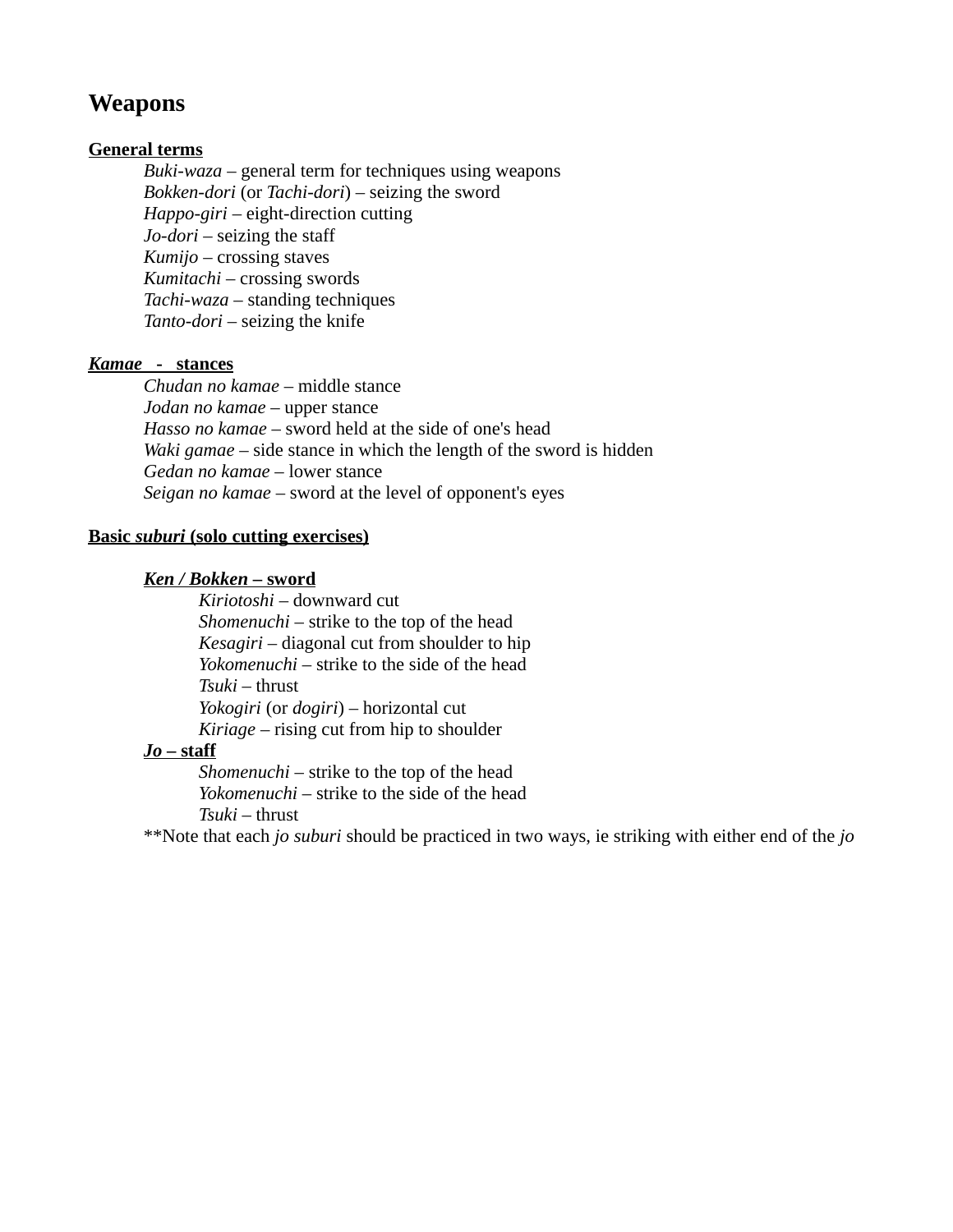# **Miscellaneous Teminology**

### *Dojo* **Fundamentals**

*Budo / Bujutsu / Bugei* – Martial way, martial technique or method, martial art *Dojo* – training hall ("place of the Way") *Joseki* – upper seat: facing the *shomen*, this is the right side of the *dojo Kamiza* - "god-seat". Another name for the front of the *dojo*, where a shrine may be placed *Shomen* – front of the *dojo Shimoseki* – lower seat: facing the *shomen*, this is the left side of the *dojo Shimoza* – rear of the *dojo Shugyo* – very deep, physical and spiritual training, beyond the study of technique alone.

### **General terms**

*Bokken* – wooden sword (also *bokuto*) *Dogi* (or *Gi)* – training uniform *Fukushidoin* – assistant instructor *Hakama* – split skirt, a traditional Japanese garment *Happo* – eight directions *Hajime!* - begin *Jyoshu* – assistant *Keiko* – general word for practice, implies "grasping the essence" of things or situations *Kiai* – focused energy *Kyosho* – pressure point *Ma-ai* – engagement distance *Mudansha* – collectively, those ranked below *shodan* (black belt) *Obi* – belt *Shidoin* – instructor *Shikko* – knee walking *Shisei* – posture *Taijutsu* – body art *Yame!* - stop or finish *Yudansha* – collectively, those ranked *shodan* or higher (black belts) Zanshin – "remaining heart" - spirit of continued engagement and awareness *Zazen* – seated meditation *Zengo* – two directions *Zori* – sandals

## **Titles of people**

*Aikidoka* – person who practices Aikido *Budoka* – person training in martial disciplines *Dojo*-*cho* – overall head of a *dojo* (not necessarily the chief instructor) *Kaiso* – Founder. In Aikido generally refers to Morihei Ueshiba Sensei *Kaicho*/*Kancho* – head of an organization (*Kai*) or hall/house (*kan*) *Kohai* – someone junior to you in terms of entry into the *dojo* (not judged by rank) *Sempai* – someone senior to you in terms of entry into the *dojo* (not judged by rank) *Sensei* – teacher *Shihan* – senior teacher or "model" teacher; an honorary title